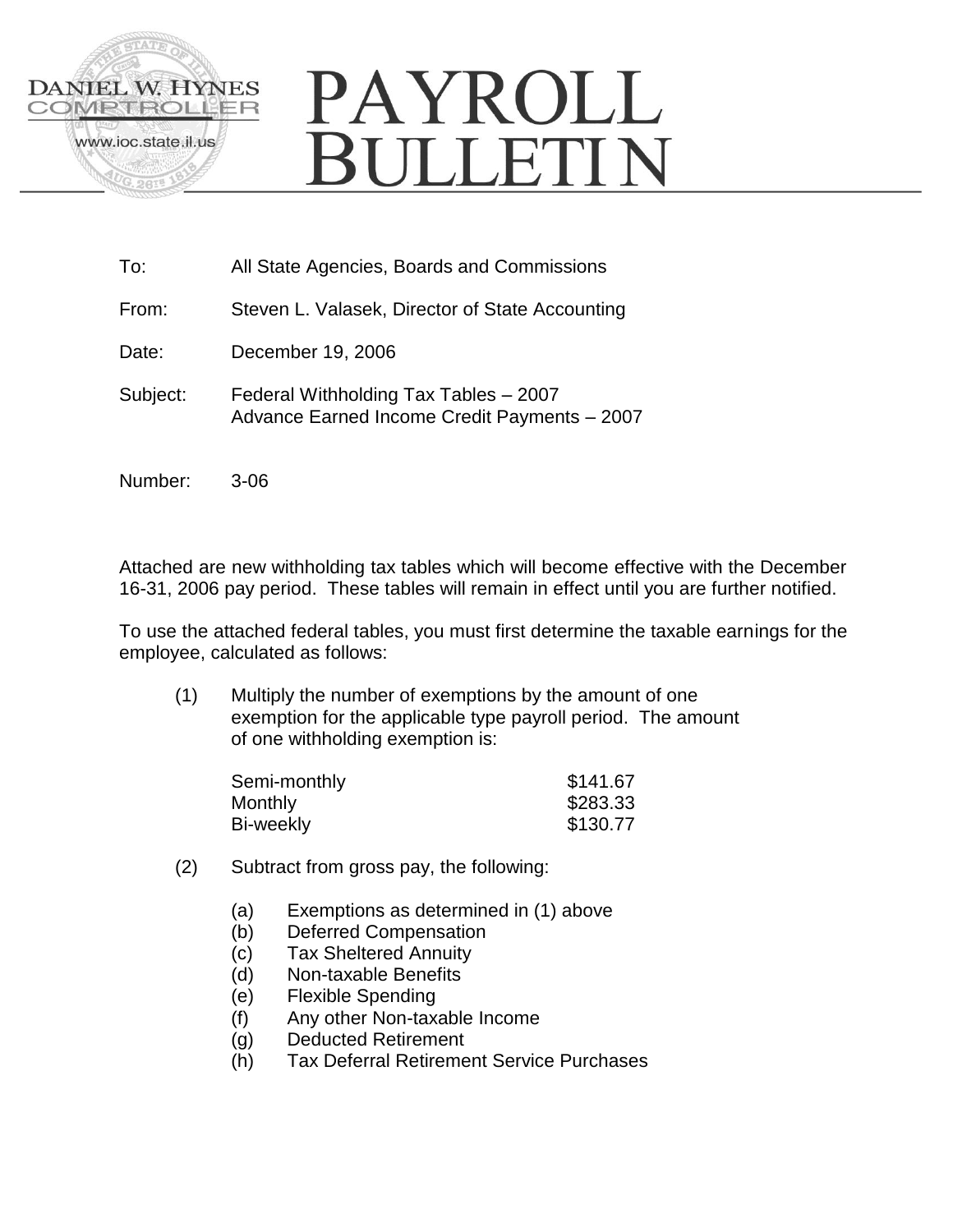- (3) Add any other compensation subject to withholding.
- (4) Determine the amount to be withheld from the appropriate percentage withholding table (page 3).
- (5) Example:

| (a) | Gross pay, semi monthly                                                    | \$2,000.00 |
|-----|----------------------------------------------------------------------------|------------|
| (b) | Less exemptions (married with 5<br>exemptions) $$141.67 \times 5 = 708.35$ | 708.35     |
| (c) | Less: deductions described in<br>$2(b)$ through $(h)$ page 1               | 75.16      |
| (d) | Plus: Other Compensation subject<br>to withholding                         | 35.00      |
| (e) | <b>Taxable Gross</b>                                                       | \$1,251.49 |
| (f) | Tax on \$1,251.49 from semi-monthly<br>married table on page 3.            |            |

$$
\$1,251.49
$$
  
- 973.00  

$$
\$278.49 \times 15\% + 64.00 = \$
$$
 105.77

Page 4 shows the 2007 tables for calculating the Advance Payments of Earned Income Credit.

Any Form W-5, Earned Income Credit Advance Payment Certificate, filed for 2006 expires December 29, 2006. Employees who wish to continue to receive advance payments must file a new Form W-5.

Agencies may reproduce this bulletin as needed for internal distribution purposes.

Agencies may access this and other Payroll, SAMS and Accounting Bulletins on the Comptroller's website at www.ioc.state.il.us under Resource Library.

If you have any questions regarding this bulletin or the attached tax tables, please contact our payroll office at (217) 782-4758.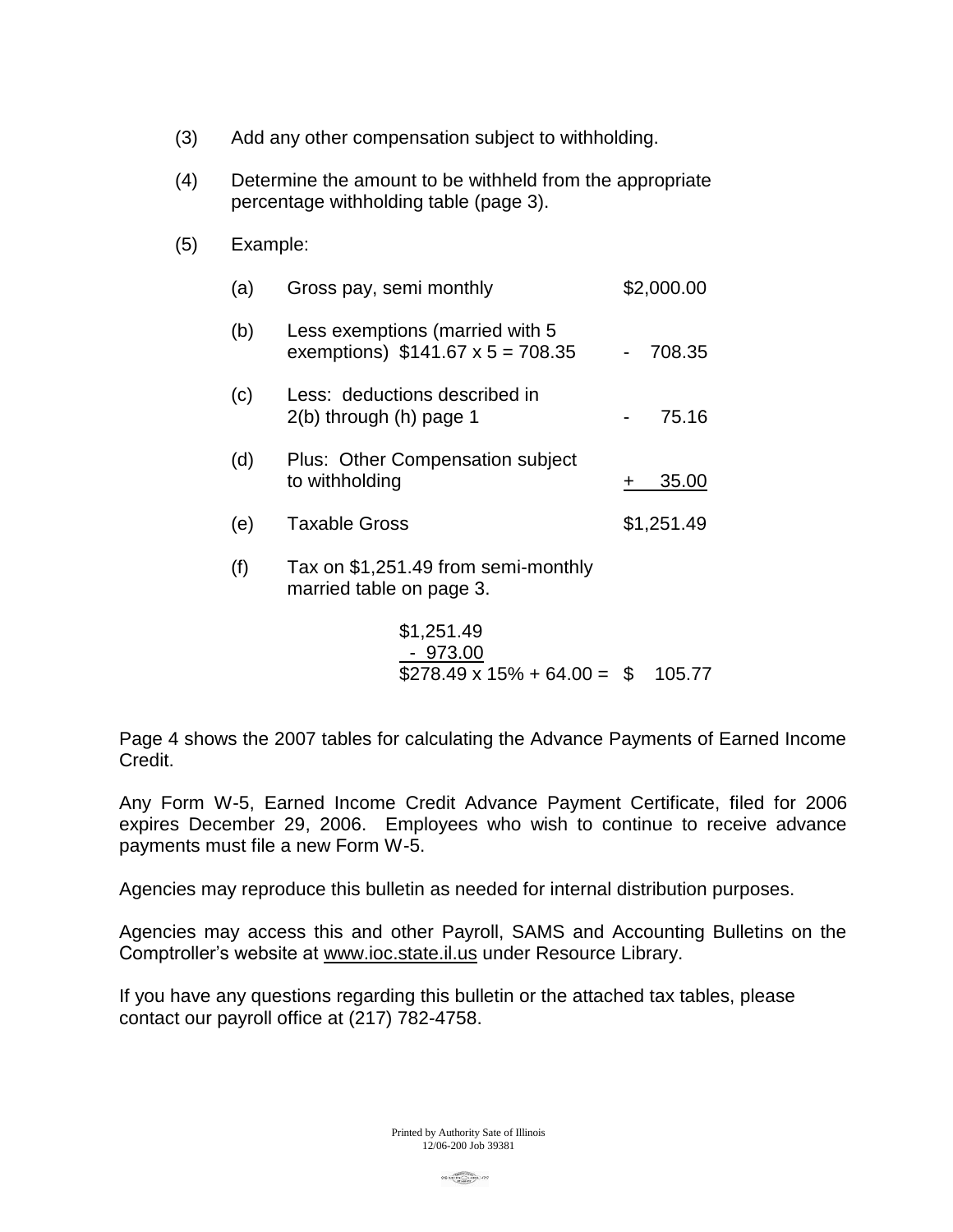## Tables for Percentage Method of Withholding

(For Wages Paid in 2007)

## **TABLE 1-BIWEEKLY Payroll Period**

#### (a) SINGLE person (including head of household)-(b) MARRIED person-If the amount of wages If the amount of wages (after subtracting (after subtracting The amount of income tax The amount of income tax withholding allowances) is: to withhold is: to withhold is: withholding allowances) is: Not over \$308 . . . . Not over \$102 . . . . \$0 \$0 Over-But not overof excess over-Over-But not overof excess over- $-$ \$389. \$102  $-$ \$308 10% -\$102 \$308  $-$ \$898. 10% \$389  $-$1,289$ \$28.70 plus 15%  $-$ \$389 \$898 \$59.00 plus 15%  $-$ \$898  $-$ \$2,719.  $\mathbb{R}^2$  $\ddot{\phantom{a}}$ \$1,289  $-$2,964$  $-1,289$  $-$ \$2,719 \$163.70 plus 25% \$2,719 \$332.15 plus 25%  $-$ \$5,146  $\ddot{\phantom{a}}$  $\ddot{\phantom{1}}$ \$2,964  $-$ \$6,262 \$582.45 plus 28%  $-$ \$2,964  $$5,146$  $-$7,813$ \$938.90 plus 28%  $-$ \$5,146  $\sim$  $\mathbf{r}$  $\ddot{\phantom{a}}$  $\bar{a}$ \$6,262 \$1,505.89 plus 33%  $-13,525$  $-$ \$13,731. \$1,685.66 plus 33%  $-$7,813$  $-$ \$6,262 \$7,813 \$13,525  $-13,731$ \$3,902.68 plus 35%  $-$13,525$ \$13,731 \$3,638.60 plus 35%  $\mathbf{u}$  $\blacksquare$  $\ddot{\phantom{1}}$  $\ddot{\phantom{a}}$  $\mathbf{r}$

## **TABLE 2-SEMIMONTHLY Payroll Period**

(a) SINGLE person (including head of household)-

| If the amount of wages<br>(after subtracting<br>The amount of income tax<br>withholding allowances) is:<br>to withhold is: |                 |                     | If the amount of wages<br>(after subtracting<br>withholding allowances) is: |          | The amount of income tax<br>to withhold is: |                     |                 |
|----------------------------------------------------------------------------------------------------------------------------|-----------------|---------------------|-----------------------------------------------------------------------------|----------|---------------------------------------------|---------------------|-----------------|
|                                                                                                                            | Not over $$110$ | \$0                 |                                                                             |          | Not over \$333                              | 80                  |                 |
| $Over-$                                                                                                                    | But not over-   |                     | of excess over-                                                             | $Over-$  | But not over-                               |                     | of excess over- |
| \$110                                                                                                                      | $-$ \$422       | 10%                 | $-$ \$110                                                                   | \$333    | $-$ \$973                                   | 10%                 | $-$ \$333       |
| \$422                                                                                                                      | $-1,397$        | \$31.20 plus 15%    | $-$ \$422                                                                   | \$973    | $-$ \$2.946                                 | \$64.00 plus 15%    | $-$ \$973       |
| \$1,397                                                                                                                    | $-$ \$3.211     | \$177.45 plus 25%   | $-1,397$                                                                    | \$2.946  | $-$ \$5,575                                 | \$359.95 plus 25%   | $-$ \$2,946     |
| \$3,211                                                                                                                    | $-$ \$6,783     | \$630.95 plus 28%   | $-$ \$3.211                                                                 | \$5,575  | $-$ \$8.465.                                | \$1,017.20 plus 28% | $-$ \$5.575     |
| \$6,783                                                                                                                    | $-$ \$14,652    | \$1,631.11 plus 33% | $-$ \$6,783                                                                 | \$8,465  | $-$ \$14.875                                | \$1,826.40 plus 33% | $-$ \$8.465     |
| \$14,652                                                                                                                   |                 | \$4,227.88 plus 35% | $-$ \$14,652                                                                | \$14,875 |                                             | \$3,941.70 plus 35% | $-514.875$      |

# **TABLE 3-MONTHLY Payroll Period**

(a) SINGLE person (including head of household)-

If the amount of wages (after subtracting withholding allowances) is:

The amount of income tax to withhold is:

If the amount of wages (after subtracting

withholding allowances) is: to withhold is:

(b) MARRIED person-

(b) MARRIED person-

|  | lot over \$667 |  |  | \$0 |
|--|----------------|--|--|-----|
|  |                |  |  |     |

The amount of income tax

| Not over \$221<br>\$0 |               | Not over \$667                      |          | \$0           |                                     |  |
|-----------------------|---------------|-------------------------------------|----------|---------------|-------------------------------------|--|
| Over-                 | But not over- | of excess over-                     | $Over-$  | But not over- | of excess over-                     |  |
| \$221                 | $-$ \$843     | 10%<br>$-$ \$221                    | \$667    | $-51.946$     | $-$ \$667<br>10%                    |  |
| \$843                 | $-$ \$2.793   | \$62.20 plus 15%<br>$-$ \$843       | \$1.946  | $-$ \$5.892   | $-51.946$<br>\$127.90 plus 15%      |  |
| \$2,793               | $-$ \$6,423   | \$354.70 plus 25%<br>$-$ \$2,793    | \$5.892  | $-$ \$11.150  | $-$ \$5.892<br>\$719.80 plus 25%    |  |
| \$6,423               | $-$ \$13.567  | \$1,262.20 plus 28%<br>$-56.423$    | \$11.150 | $-15.929$     | $-511.150$<br>\$2,034.30 plus 28%   |  |
| \$13,567              | $-$ \$29.304  | \$3,262.52 plus 33%<br>$-$ \$13.567 | \$16,929 | $-$ \$29,750  | $-16.929$<br>\$3,652.42 plus 33%    |  |
| \$29,304              |               | \$8,455.73 plus 35%<br>$-$ \$29.304 | \$29,750 |               | $-$ \$29,750<br>\$7,883.35 plus 35% |  |